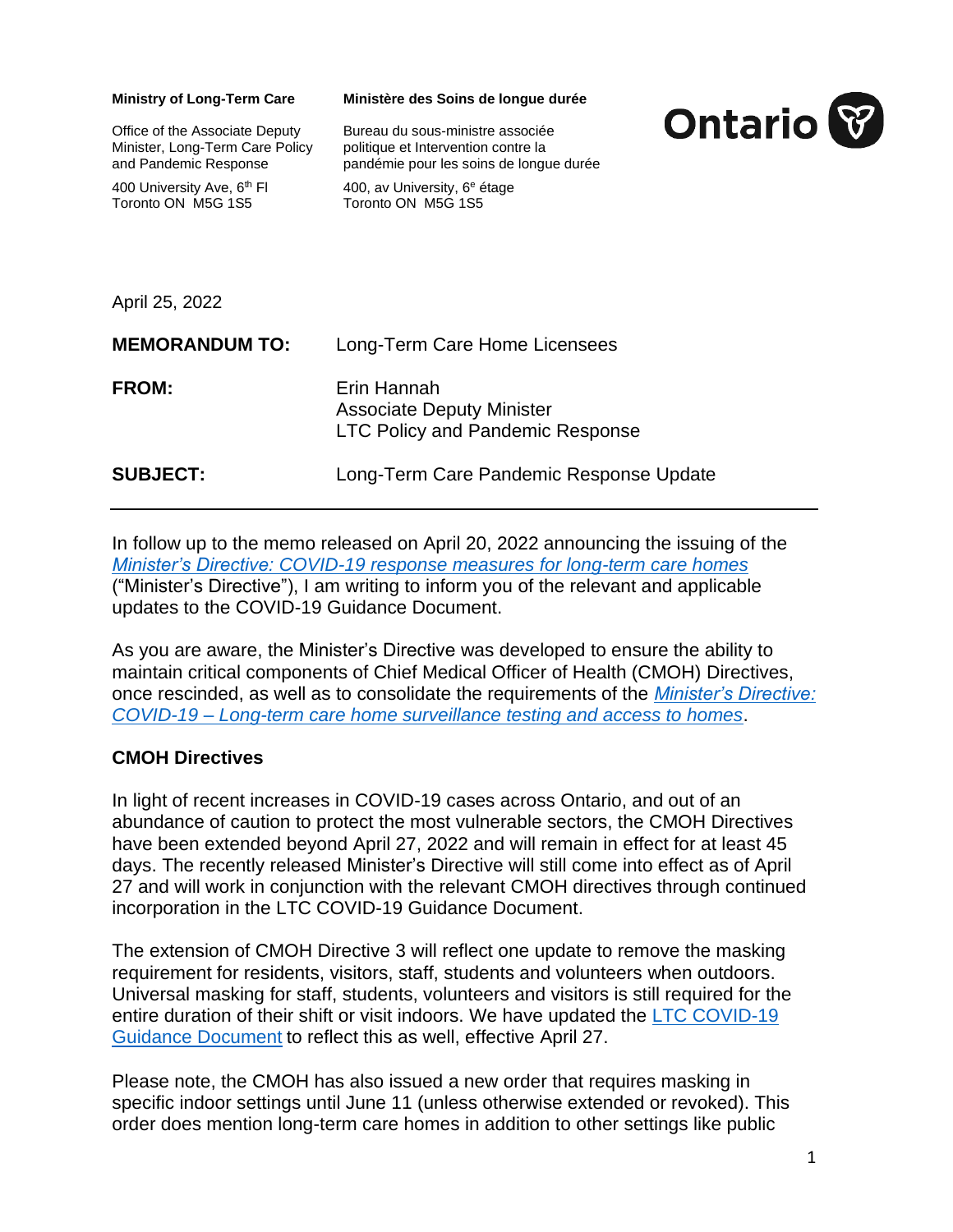transit however it does not include anything different than what is in CMOH Directive 3 and the LTC COVID-19 Guidance Document.

## **COVID-19 Asymptomatic Screen Testing**

As previously noted, the authority to require asymptomatic screen testing in longterm care homes is now part of the new *[Minister's Directive: COVID-19 response](https://ltchomes.net/LTCHPORTAL/Content/Minister%E2%80%99s%20Directive%20-%20COVID-19%20response%20measures%20for%20long-term%20care%20homes%202022.04.20.pdf)  [measures for long-term care homes](https://ltchomes.net/LTCHPORTAL/Content/Minister%E2%80%99s%20Directive%20-%20COVID-19%20response%20measures%20for%20long-term%20care%20homes%202022.04.20.pdf)*, and the separate Minister's Directive on surveillance testing is revoked as of April 27. Detailed requirements for asymptomatic screen testing can now be found in the updated COVID-19 Guidance Document.

The testing requirements for staff, students, volunteers and caregivers have now been updated to reflect the Ministry of Health's COVID-19 vaccination recommendations, as outlined in the guidance document [Staying Up to Date with](https://www.health.gov.on.ca/en/pro/programs/publichealth/coronavirus/docs/vaccine/COVID_19_vaccine_up_to_date.pdf)  [COVID-19 Vaccines: Recommended Doses.](https://www.health.gov.on.ca/en/pro/programs/publichealth/coronavirus/docs/vaccine/COVID_19_vaccine_up_to_date.pdf) Staying up-to-date with COVID-19 vaccines means a person has received all recommended COVID-19 vaccine doses, including any booster dose(s) when eligible. It is no longer appropriate to use the term "fully vaccinated" for those who have received two vaccines, as they may not be up-to-date. The testing requirements for staff, students, volunteers and caregivers have been updated to replace "fully vaccinated" references which means the testing requirements are now as follows:

- An antigen test at least two times per week, on separate days, if they are **upto-date** with all recommended COVID-19 vaccine doses);
- An antigen test at least three times per week, on separate days, if they are **not up-to-date** with recommended COVID-19 vaccine doses; or
- One PCR (polymerase chain reaction) and one antigen test per week, at a minimum, on separate days.

## **All other asymptomatic screen testing requirements remain the same, however the content has been streamlined to improve readability.**

Thank you for your continued support and diligent efforts in keeping long-term care homes safe for residents and staff as we move through the changing landscape of this pandemic. As always, should you have questions you may contact us at [MLTCPandemicResponse@ontario.ca.](mailto:MLTCPandemicResponse@ontario.ca)

Sincerely,

Erin Hannah Associate Deputy Minister

Attachments: CMOH Memo and Class Order – Continued Mask and Face Covering Requirements in Certain Settings Beyond April 27, 2022 (French and English memo and order), Updated COVID-19 Guidance Document for Long-Term Care in